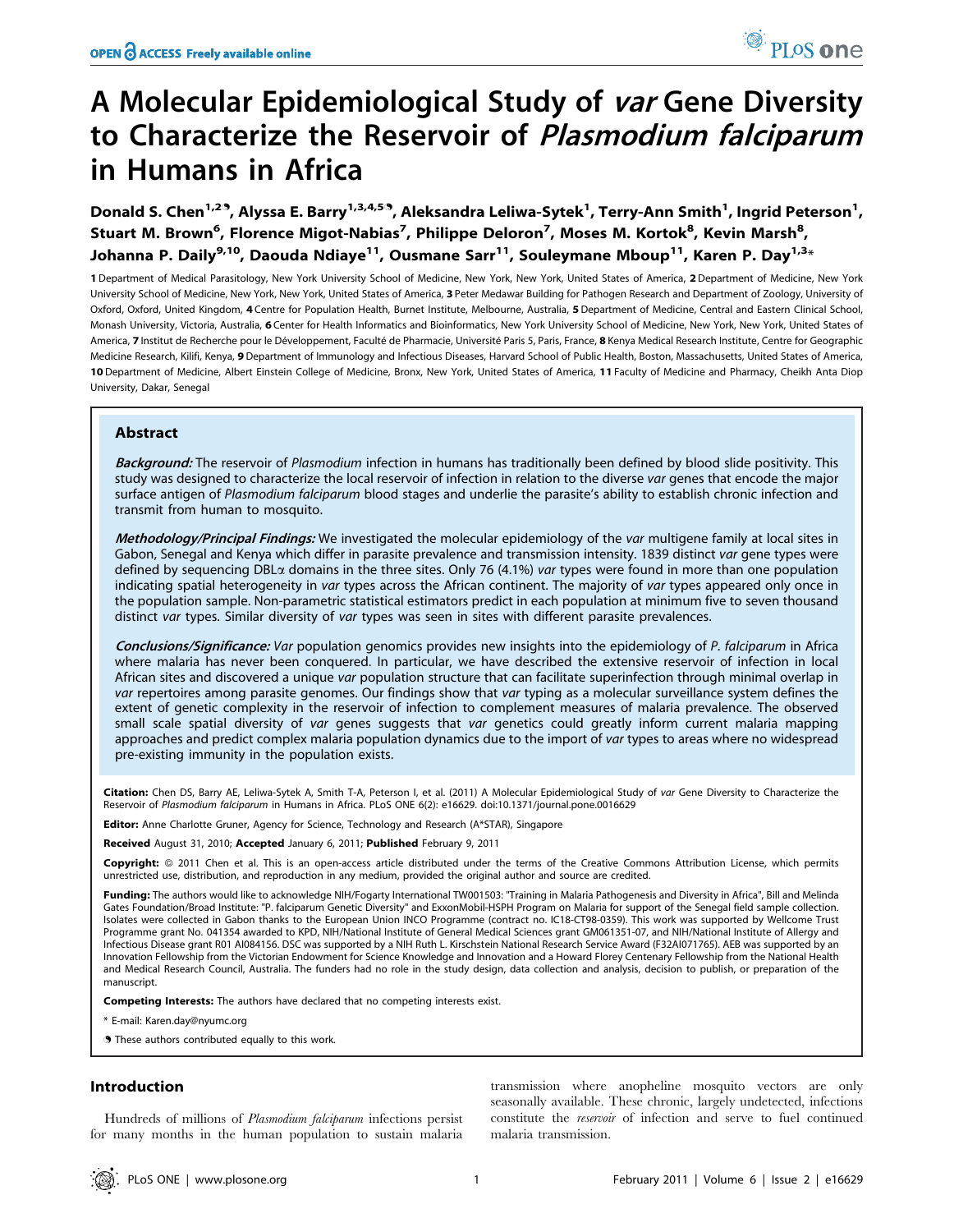During the past era of malaria eradication the size and persistence of the reservoir of infection were considered major obstacles to the eradication of P. falciparum in Africa [1]. The duration of a single infection was measured to be 150 to 200 days using models and epidemiological observations of blood smear data [2]. Today, with the advantage of molecular tools, we understand that individuals in endemic areas harbor chronic P. falciparum infections composed of several genetically distinct haploid parasite genomes introduced by single and/or multiple (superinfection) mosquito bites [3,4,5]. The duration of infection of individual genotypes is influenced by age, prior exposure, coinfection and superinfection [3,4,6]. Density-dependent regulation of parasitemia has also been shown to occur among Plasmodium spp and genotypes in coinfected semi-immune children [3]. Considering these infection dynamics, the parasite rate (prevalence) as defined by blood slide positivity does not accurately describe the complexity of the reservoir of infection and yet remains the mainstay for monitoring and evaluating malaria control [7]. Consequently, we considered how best to characterize the reservoir of infection in humans using parasite genetics/ population genomics.

Diversity measures based on polymorphic antigen encoding genes, barcoding, microsatellite loci and genome-wide single nucleotide polymorphisms [5,8,9] define the number of distinct alleles and/or genomes per infected human, the latter termed multiplicity of infection (MOI). They also define the estimated number of distinct genomes in a population. This molecular epidemiological information, while useful to evaluate changes in transmission intensity, fails to capture any specific information about the reservoir. As the ability of the parasite to persist by clonal antigenic variation (i.e. achieve a chronic infection) plays a key role in transmission from human to mosquito, we propose that the diversity of the genes underlying this phenotype provides a genetic fitness estimate of the reservoir, to complement existing molecular surveillance for drug resistance mutations [10], genes encoding vaccine antigens [11,12], and microsatellite loci [8].

P. falciparum Erythrocyte Membrane Protein-1 (PfEMP1), encoded by the var multigene family, is considered the major polymorphic surface antigen of the infected erythrocyte involved in clonal antigenic variation (reviewed in [13,14]). PfEMP1, expressed during maturation by trophozoite (blood stage) and early gametocyte (transmission stage) parasites [15], mediates binding to endothelial cell receptors in the deep vasculature of host tissues [13,14]. To achieve chronic infection by immune evasion, parasites periodically switch PfEMP1 isoforms displayed on the

erythrocyte membrane by differential expression of up to 60 members of the var multigene family found throughout each parasite genome [13,14,16]. This process of clonal antigenic variation is believed to be responsible for parasite persistence and chronic infection seen in naturally infected individuals, as depicted in Figure 1 where a chronically-infected individual displays successive waves of parasitemia mediated by antigenic switching.

To characterize the reservoir of infection, we investigated the molecular epidemiology of the *var* multigene family in three *local* African parasite populations representing a range of epidemiologic characteristics (Table 1) with an expectation that we would see more var diversity in high transmission sites. Bakoumba, Gabon is a rural village of  $\sim$ 3000 people in the South East in an area of mesoto hyperendemic P. falciparum. Pikine, Senegal is a suburb east of Dakar city with  $\sim$ 770,000 inhabitants living in an area of hypoendemic malaria. Kilifi, Kenya is a rural district of  $\sim 600,000$ people on the East Coast, where malaria is hypo- to mesoendemic. Var gene diversity data were collected using a previously published population genomic framework [17]. We set out to determine i) the extent of var gene diversity in three African sites, ii) the level of var gene differentiation across the African continent, and iii) the population structure of var genes in Africa.

Var genes are composed of multiple Duffy-binding-like (DBL) and cysteine-interdomain-rich (CIDR) domains that adhere to host tissues to enhance parasite survival and contribute to pathogenesis [14]. DBL $\alpha$ , as the only domain found in nearly all var genes [13], is the most informative molecular marker of var gene diversity. We applied the sampling framework to survey the *var*  $DBL\alpha$  domain in 29–30 natural P. falciparum isolates from each of three African populations. Using a degenerate PCR strategy, we randomly sampled var genes by amplifying, cloning, and sequencing approximately 100 copies of the DBL $\alpha$  domain from each isolate in the population samples [17]. Within each isolate, we eliminated redundancy (repeated sampling of the same var gene) by defining distinct var genes as those with less than 96% nucleotide identity to any other  $DBL\alpha$  sequence. At the population level, we designated distinct 'var' types by clustering the var genes, again using the 96% identity rule [17]. Previous studies have shown that DBLa sequences share on average  $\sim$  45–66% amino acid identity, and the vast majority of sequences share  $\leq 75\%$  amino acid identity (e.g. [17,18]). We compared the diversity in African var DBL $\alpha$  sequence data with published DBLa data from two local, non-African populations: a cluster of Amele villages in Papua New Guinea (PNG) [17], and the municipality of Porto Velho (and suburbs), in the Western Amazonian state of Rondônia, Brazil [19].



Figure 1. Clonal antigenic variation and parasite persistence. Asexual P. falciparum parasitemia followed over time in a naturally infected Puerto Rican child. The parasitemia follows a pattern of recurrent peaks that decline in amplitude with time. The parasitemia in this child, believed to be a clone, lasted nearly 800 days. These successive peaks of parasitemia are consistent with antigenically distinct waves of parasitemia in P. falciparum infection believed to be mediated by PfEMP1 that allow for parasite persistence [14]. The intra-host dynamics of parasitemia observed in semi-immune children [3] and induced human infections [49] are best explained by variant-specific immunity to PfEMP1 variants encoded by the var multigene family [50] rather than by immunity to single-copy antigen genes. Figure composed using data from [51]. doi:10.1371/journal.pone.0016629.g001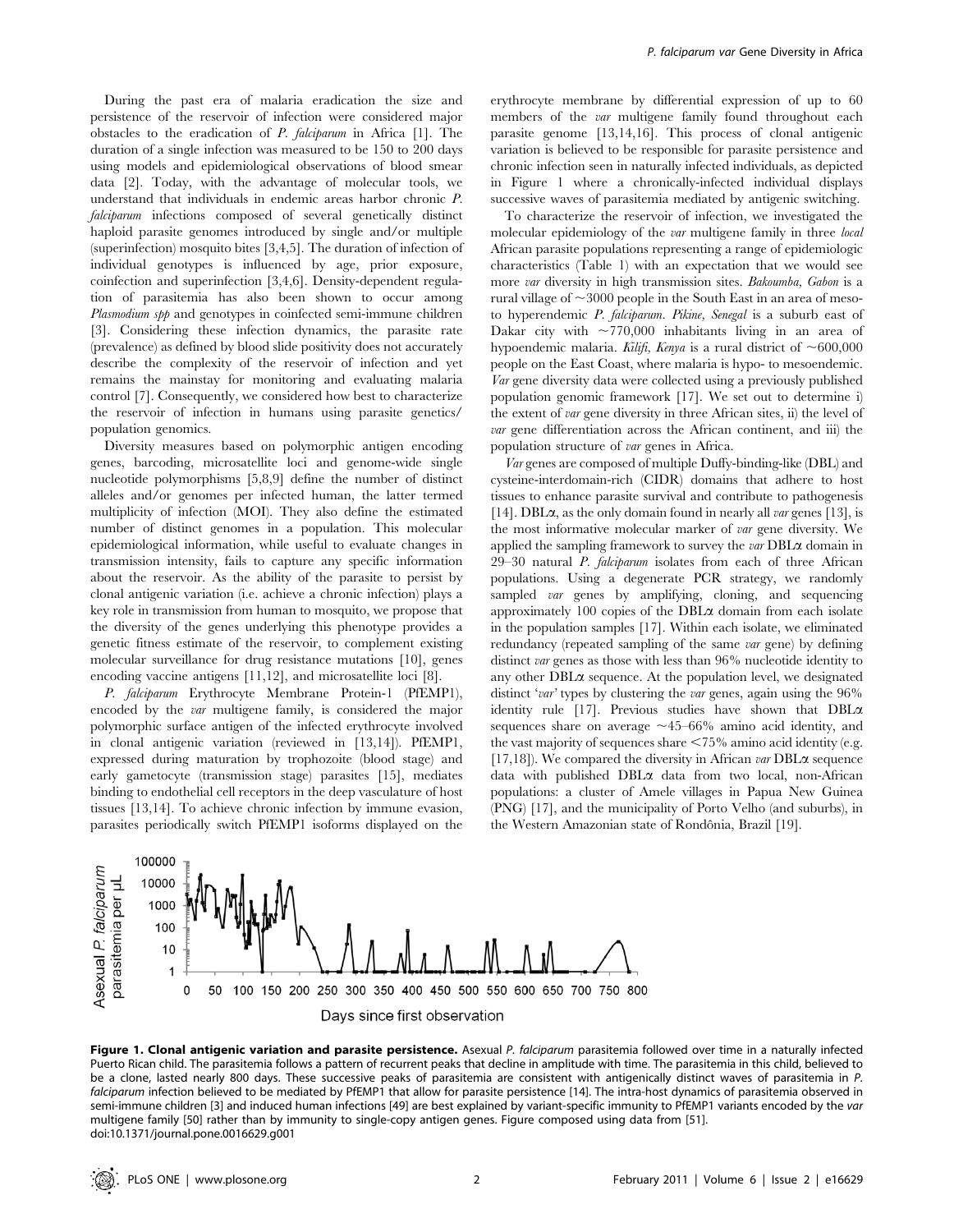## Materials and Methods

#### Ethics Statement

Informed consent was obtained from all participants in the study. All data were analyzed anonymously. For the study in Gabon, ethical permission was obtained from the Ethics Committee for Research in Human Medicine, International Center for Medical Research, Gabon, and NYU School of Medicine Institutional Review Board. The informed consent procedure for the study consisted of a presentation of the aims of the study to the community. Individuals (or their parents) were asked to volunteer. At the time of collection, the purpose and design of the study were explained to each individual and verbal informed consent was collected by a minimum of two people. The verbal consent process was consistent with the ethical expectation at the time of enrollment. The ethics committees specifically approved this procedure. For the study in Senegal, ethical permission was obtained from the Ethics Committee of Cheikh Anta Diop University in Dakar and NYU School of Medicine Institutional Review Board. A verbal form of consent was chosen by the local scientific team as they considered it to be the most appropriate method of consent for this type of study. Verbal informed consent was obtained by the clinician reading the consent form to each participant. After verbal informed consent was obtained, the clinician signed and documented consent on the written consent form. The ethics committees specifically approved this procedure. For the study in Kenya, ethical approval was given by the Kenya Medical Research Institute (KEMRI) National Ethical Review Committee and NYU School of Medicine Institutional Review Board. Written consent was obtained from each participant.

## Study sites and populations

We compared three epidemiologically and geographically distinct P. falciparum populations of Central Africa (Bakoumba, Gabon), West Africa (Pikine, Senegal) and East Africa (Kilifi, Kenya). Bakoumba, Gabon isolates were collected from volunteers from the rural village of Bakoumba in the Haut-Ogooue Province [20]. This village consists of around 3000 people within a 10 km radius. Bakoumba is meso- to hyperendemic for *P. falciparum* with highly seasonal transmission. The entomological inoculation rate (EIR) during a peak transmission time has been measured as 0.83 infective bites/person/night [21], with an estimated mean EIR of 0.28 infective bites/person/night over a full year [22]. Isolates were collected from 604 children aged between 6 months to 10 years, presenting with non-clinical (asymptomatic) malaria in May 2000 [23]. We sampled var genes from 29 of these isolates.

Pikine, Senegal isolates were collected from individuals attending an outpatient clinic in Pikine, a suburb to the East of Dakar city. The population of Pikine near the time of the study was around 770,000 people living within a 10 km radius. In this area, malaria is hypoendemic with seasonal transmission between

| Table 1. Characteristics of the populations surveyed. |  |
|-------------------------------------------------------|--|
|-------------------------------------------------------|--|

| Survey Site                                       | Date of<br>collection | <b>Annual EIR</b><br><i><b>linfective</b></i><br>bites/person/<br>year) <sup>a</sup> | <b>Human</b><br>pop.<br>sizeb | Clinical<br>presentation              | Age of<br>individuals<br>surveyed | Age-<br>specific<br>pop.<br>sizec | Age-specific Pf<br>prevalence <sup>d</sup> | Age-<br>specific<br>mean<br>MOI <sup>e</sup> | Total $#$ of<br>genomes in<br>the age-<br>specific pop. <sup>†</sup> |
|---------------------------------------------------|-----------------------|--------------------------------------------------------------------------------------|-------------------------------|---------------------------------------|-----------------------------------|-----------------------------------|--------------------------------------------|----------------------------------------------|----------------------------------------------------------------------|
| Bakoumba,<br>Gabon                                | 2000                  | 102                                                                                  | 3,000                         | Asymptomatic                          | 6 months<br>- 10 years            | 848                               | 51.7%                                      | $\overline{2}$                               | 877                                                                  |
| Pikine, Senegal                                   | 2000-2005             | $0.014 - 0.86$                                                                       | 768,826                       | Uncomplicated<br>malaria, outpatient. | 5 years and<br>older              | 635,514                           | 3.6%                                       | 1.42                                         | 32,487                                                               |
| Kilifi, Kenya                                     | 2002                  | $0.0 - 53$                                                                           | 350,000                       | Non-severe malaria,<br>hospitalized   | 2 to 104<br>months                | 106.784                           | 19%                                        | 2.32                                         | 47,070                                                               |
| Amele, Papua<br><b>New Guinea</b><br>$\vert$ [17] | 1999                  | 44-293                                                                               | 5,300                         | Asymptomatic                          | 6 months<br>$-11$ years           | 2153                              | 37.4%                                      | 1.82                                         | 1466                                                                 |
| Porto Velho,<br><b>Brazil [19,31]</b>             | 2001-2006             | 10                                                                                   | 380,884                       | Asymptomatic to<br>acute, non-severe  | Not specified                     | 380,884                           | 0.46%                                      | 1.79                                         | 3136                                                                 |

Characteristics of the populations surveyed are listed in this table. For comparison, population characteristics corresponding to the Amele and Porto Velho published datasets are included. The population level data are estimated from published surveys and/or calculated as described:

a. Sources for annual Entomological Inoculation Rate (EIR): Bakoumba [22]; Pikine [24]; Kilifi [27]; Amele [52]; Porto Velho [53]. EIR reported as daily rates have been converted to annual rates by multiplying by 365. The Amele EIR estimate is specific to P. falciparum and excludes P. vivax infected bites.

b. Sources for population (pop.) estimates: Bakoumba [54]; Pikine (2002 Census) [55]; Kilifi (extrapolation based on demographic surveillance population) [56]; Amele (1987 survey) [57]; Porto Velho (2004 Census) [58].

c. Age-specific population sizes were estimated by multiplying the age-structured population frequencies by the total population size. Where the age-specific population in this study overlapped only partially with reported age groups, the proportion of overlap within the age group was used for the calculation. Country-level populations frequencies for Gabon, Kenya, and Senegal were calculated from reference [59]. For the Amele population, population frequencies were calculated from the age structure of the surveved individuals in reference [60], reported to match the age structure of the population. For the Porto Velho, all age groups were included. d. Sources for age-specific P. falciparum (Pf) prevalence estimates: Bakoumba [61]; Pikine [24]; Kilifi (2002 estimate) [56]; Amele [62]; Porto Velho [63].

e. Age-specific multiplicity of infection (MOI) estimates were derived from the following sources: Bakoumba [20]; Pikine [64] scoring multiple infections as double infections; Kilifi [65] simple average of the two sites; Amele [48] using all three markers; Porto Velho [66] using all three markers and counting multiple infections as double infections. These estimates of MOI reflect the age-range from which the samples were taken and are used to project the total circulating genomes in each population. They do not reflect the mean MOI for the study sites across all age groups.

f. Estimated total number of genomes in the age-specific population was calculated as:

number of genomes = age specific human population size  $\times$  P.falciparum prevalence  $\times$  mean MOI

doi:10.1371/journal.pone.0016629.t001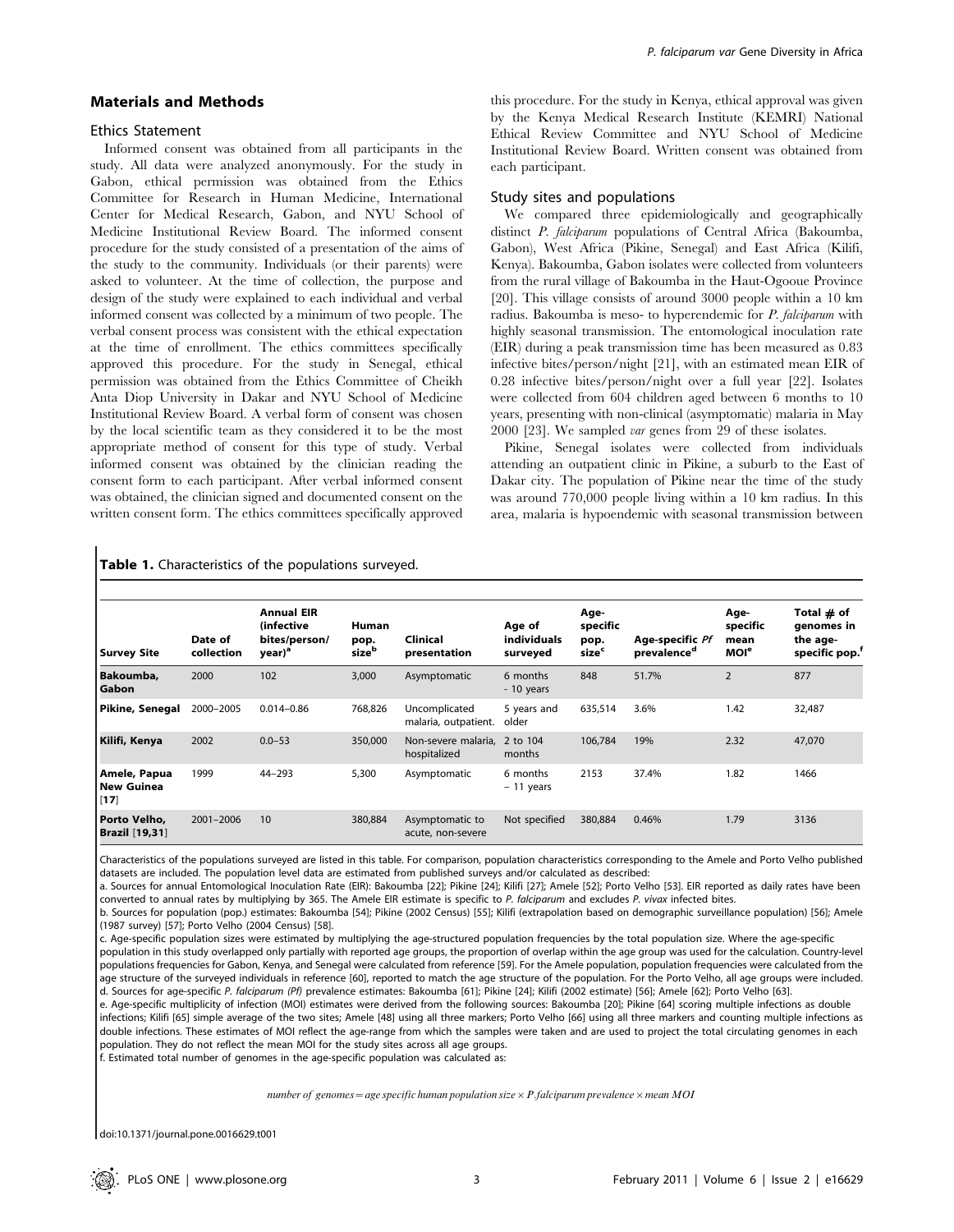August and December, and an estimated annual EIR range of 0.014 to 0.86 infective bites/person/year (averages to a daily EIR of 0.00004 to 0.002 infective bites/person/night) [24]. Isolates were collected as part of malaria treatment studies from adults and children 5 years of age or greater presenting with symptoms consistent with mild malaria including fever, chills, and headache, and a positive malaria blood smear [25]. Samples were collected between 2000 and 2005. We sampled var genes from 29 of these isolates.

Kilifi, Kenya isolates were collected from individuals from the rural District of Kilifi, located in the Coast Province of Kenya. Kilifi District, at the time of the study, had a population of around 600,000 people living in rural villages within 75 km of each other. The estimated population from which the study participants came was around 350,000 people at the time of the study. Malaria is endemic in the area, with two annual peaks of transmission and subsequent disease in May to July, and in November [26]. Mean daily EIR varies by specific location, ranging from 0.000–0.145 infective bites/person/night [27]. Blood samples were taken from children (aged 2-104 months) admitted to the pediatric ward of the Kilifi District Hospital with a final diagnosis of non-severe malaria (no prostration, no respiratory distress, no prolonged seizures or coma). Samples were collected in 2002. We sampled var genes from 30 of these isolates.

We selected for inclusion in this study isolates identified as single-genome infections by genotyping of Merozoite Surface Protein 2 ( $msp2$ ) [28]. This biased the investigation towards younger children in the study populations. In summary, Kilifi isolates were from hospitalized, non-severe clinical cases from a large rural catchment with transmission ranging from low to high; Pikine isolates were from outpatient, non-severe clinical cases from an urban population with low transmission; and Bakoumba isolates were from asymptomatic, non-clinical cases from a smaller, rural catchment with high transmission. Together, these populations represent in a wide range of malaria epidemiologies in Africa.

#### DNA extraction and genotyping

Genomic DNA for each isolate was obtained by extraction of dried blood spots or whole blood with the QIAamp DNA Blood Mini Kit (Qiagen) according to the manufacturer's instructions. Isolates used for var gene sampling were identified as single genotype infections by genotyping of msp2 using PCR amplification and restriction enzyme digestion [28]. In addition, we genotyped each isolate at 12 microsatellite repeat loci amplified by PCR with fluorescent-labeled primers [29]. Microsatellite alleles were differentiated by DNA fragment length as determined on an ABI 3700 sequencer and scored using GeneMapper software (Applied Biosystems). Some field isolates used in the study contained two genotypes when both methods were used. These methods confirmed that no two African isolates in the study were genotypically identical.

#### High throughput var DBL $\alpha$  sequencing of African isolates

Var gene sampling based on the  $DBL\alpha$  domain was performed as described elsewhere  $[17]$ . Briefly, DBL $\alpha$  domains were amplified from individual isolate genomic DNA samples using degenerate primers to blocks B, D, and/or H [30]. For eight of the 29 Bakoumba isolates, DBLa domains were amplified using primers to blocks D and H (Fwd-AGRAGYTTYGCN-GAYATHGG Rev-AACCAYCTYAARTAYTGNGG) with PCR conditions as published [17]. For the remaining 21 Bakoumba isolates,  $DBL\alpha$  domains were amplified using primers to blocks B and H (Fwd-GCMTGYGCDCCRTWYMGAMG

Rev-TCKGCCCATTCYTCRAACCA; primer sequences provided by J. Smith). PCR conditions for these primers were as follows: 2 µl isolate genomic DNA, 1x Ampli Taq Gold reaction buffer (Applied Biosystems),  $2.5 \text{ mM MgCl}_2$ ,  $0.15 \text{ mM dNTPs}$ ,  $20$ pmoles of each primer, 2.5 Units Ampli Taq Gold (Applied Biosystems). PCR cycling was carried out on a Perkin Elmer 9600 thermal cycler and involved 1 cycle of  $95^{\circ}$ C for 10 mins; 35 cycles of 95 $\mathrm{^{\circ}C}$  for 5 secs, 50 $\mathrm{^{\circ}C}$  for 20 secs and 60 $\mathrm{^{\circ}C}$  for 45 secs; 1 cycle of 60 $\degree$ C for 2 mins. For the Kilifi and Pikine isolates, DBL $\alpha$ domains were amplified using the primers to blocks B and H noted above. PCR conditions were  $1 \mu l$  genomic DNA,  $0.15 \text{ mM dNTPs}$ ,  $2.5 \text{ mM MgCl}_2$ ,  $20 \text{ pmoles}$  of each primer,  $2.5 \text{ units}$  Hotmaster Taq DNA Polymerase (Eppendorf). Reactions were performed in an Eppendorf EP Gradient Mastercycler thermal cycler at  $94^{\circ}$ C for 2 min; 35 cycles of 94 $^{\circ}$ C for 5 sec, 50 $^{\circ}$ C for 20 sec, and 60 $^{\circ}$ C for 45 sec; and a final cycle at  $60^{\circ}$ C for 2 min. PCR bands of between 450–700 bp were purified using agarose gel electrophoresis and extraction with the Qiaquick Gel Extraction kit (Qiagen) according to manufacturer's instructions. PCR products were cloned and at least 96 clones sequenced with Universal forward and reverse primers as described previously [17]. Sequences from Gabon have been deposited in GenBank under the following accession numbers: DQ134044-6; DQ134086-92; DQ134281-2; DQ134514-5181; DQ135183-232; DQ135243-8; DQ135261-8; DQ135349-51; DQ135354; DQ135382; DQ135400; DQ135406-7; DQ135409- 22; DQ135426-41; DQ135444-48; DQ135460-597. Sequences from Kilifi and Pikine have been deposited under the accession numbers HQ732288-HQ733853.

## Var sequence data from Papua New Guinea and Brazil

Var sequence data from all 30 isolates comprising the 'local population' from Amele, Papua New Guinea [17] were downloaded from GenBank. Accession numbers for downloaded Amele sequences are listed in Table S1. Var sequence data from 42 isolates from Porto Velho (and suburbs), Brazil [19,31] were downloaded from the supplementary online file Supplemental Table 4 (applic6.txt) in [19]. Of the 43 Porto Velho isolates described [19], we excluded isolate S20 collected in 1985 and included the remaining 42 isolates collected from 2001–2006. A list of the 42 isolates included in the analysis can be found in Table S2. These sequence data encompass a region spanning the semiconserved blocks D and H of the DBLa domain.

## Var sequence analysis

We have previously published our framework for analyzing var sequence data [17]. For comparability, block B-H var sequences were trimmed at the 5' end before analysis so that only the block D-H region was compared. Quality controlled var gene sequences were aligned at 96% sequence identity using Sequencher 4.6 software (Genecodes) to remove redundancy among the reads from each isolate. We classified var sequences into distinct types through alignment using Sequencher 4.6 with a 96% sequence identity cutoff to identify matching sequences among isolates.

#### Microsatellite Analysis

Twelve microsatellite markers were genotyped in P. falciparum isolates from Kilifi, Kenya  $(n = 47)$  Pikine, Senegal  $(n = 30)$ ; Bakoumba, Gabon  $(n = 24)$  were genotyped as previously described [29]. The isolates used for microsatellite analysis included 30 Kilifi isolates, 29 Pikine isolates, and 24 Bakoumba isolates used in the var gene analysis. Microsatellite haplotypes were defined for each parasite isolate and used for population genetic analysis. Microsatellite alleles were scored using Gene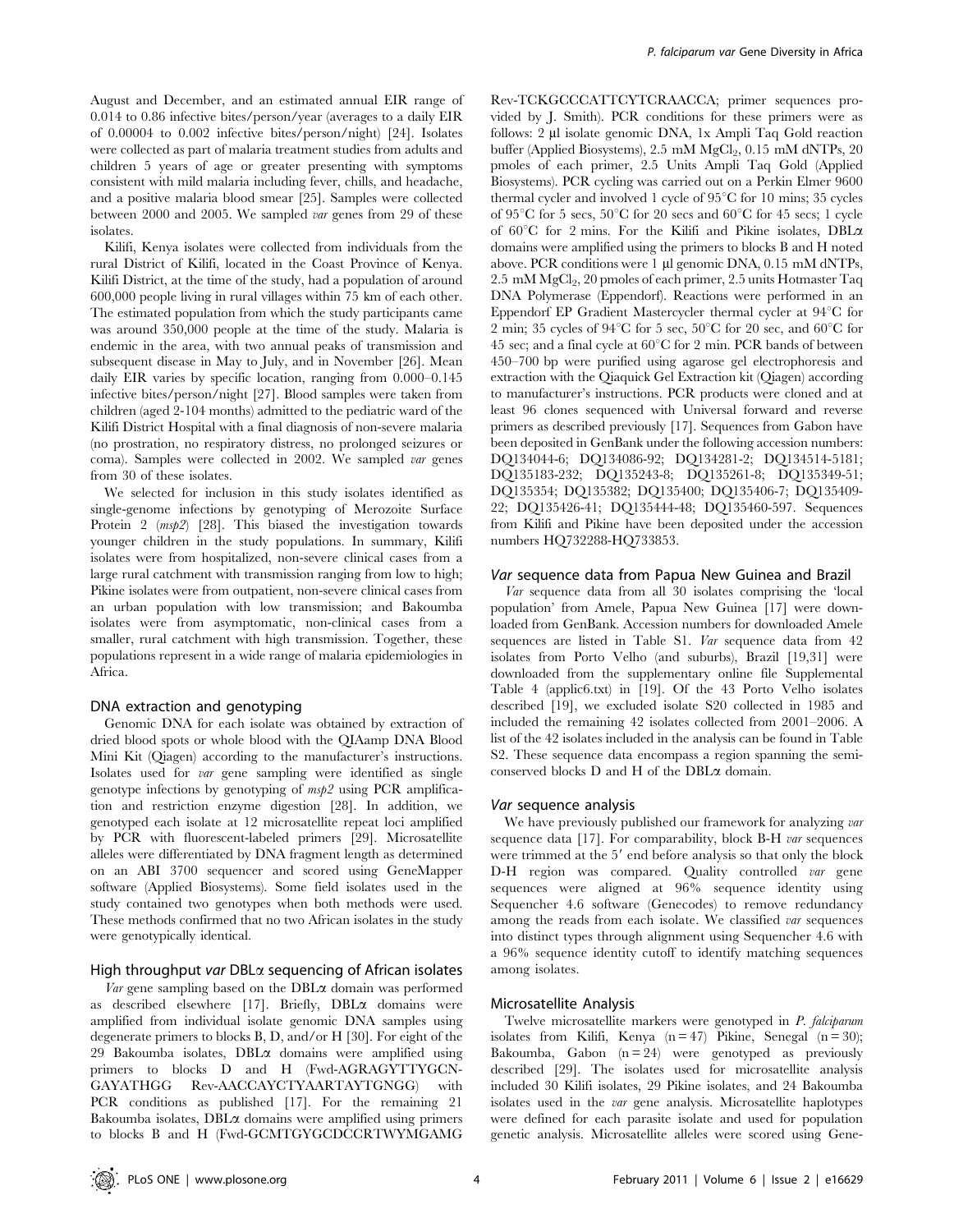Mapper software (Applied Biosystems). For the population genetic analyses of microsatellites we used the software program FSTAT [32].

## Cumulative diversity curves

Smoothed cumulative diversity curves, analogous to species accumulation curves, were plotted on Microsoft Excel with averaged data generated from EstimateS 8.0 software [33] set to 50 runs.

#### Richness estimates

Non-parametric statistical estimates of richness, Chao1 and Abundance-based Coverage Estimator (ACE), and 95% confidence intervals were calculated using EstimateS 8.0 [33]. The Chao1 statistic [34] estimates the total number of types in a population using frequency data on types seen once only and types seen twice only. While the Chao1 estimator relies on singleton and doubleton data to estimate unseen species, the ACE estimator [35] utilizes all frequency data, divided into abundant types and rare types. We applied a cutoff value for rare groups of 10 as suggested [36]. Chao1 estimates were derived as a lower-bound estimate of richness, whereas ACE better approximates a point estimate of richness [36]. In the setting of equal probability of distribution and sampling of types, the Chao1 estimator yield a point estimate of richness. These estimators cannot predict a probable maximum richness. Curves depicting the stability of richness estimates with sample size were calculated using EstimateS [33].

#### Frequency plots and rank abundance curves

Frequency plots and rank abundance curves [37] were tabulated and plotted using Microsoft Excel.

# Estimates of the number of genomes in survey populations

An approximation of the number of circulating genomes in a survey population was calculated as follows:

number of genomes = human population size  $\times$ parasite prevalence  $\times$ mean multiplicity of infection(MOI)

In this case, the survey population refers to the age-specific

population from which P. falciparum isolates were taken, and the population size reflects the estimated population of that age group. This survey population size does differentiate between symptomatic and asymptomatic individuals, but rather includes all individuals of the specified age range. Population size estimates for each geographic unit were obtained from multiple sources as indicated in the Table 1. These population sizes were then adjusted to reflect the age-group specific population using published data on the age structure of each population. Sources for estimates of parasite prevalence and of MOI are referenced in Table 1. Data on parasite prevalence and MOI were selected to match to specific age groups and geographic locations surveyed where possible.

## Estimates of further sampling efforts

Using the ACE estimate of var type richness and a statistical predictor of the number of new species or types encountered in further sampling of a population [38], we estimated the proportion of var types in a population that will be identified given a range of sample sizes in each population. The model uses frequency information from 'rare' types, and we have used the suggested frequency cutoff of 10 for rare types [36]. The projections account for sampling of multiple infections in the population. Calculations were performed using the 'Multinomial Model' implemented in the software package SPADE [36], and plotted on Microsoft Excel.

## Results

#### Sampling depth

For each African isolate, the sampling yielded high quality DNA sequence data for a median of 83 (range 12–181) var clones. This sampling provided approximately 50% (median 24, range 3–47 unique var DBLa D–H tags) of the estimated 50–60 var genes per genome (Table 2). We measured depth of var gene sampling in each population with a cumulative diversity curve [17] depicting the rate at which new var types were identified with the collection of unique sequences from each isolate. Despite identifying  $\sim$ 700 unique var sequences per African population, many var types remained undiscovered in each population as indicated by failure of the curves to plateau (Figure 2A). In contrast, sampling of the non-African populations of Amele and Porto Velho was more complete (Figure 2A).

Table 2. Var sampling and estimated var type richness in African and non-African populations.

| l Site                          | Genomes<br>sampled | Unique var<br>$DBLa$ tags<br>sampled | Observed var<br>types | No. of var types<br>found in only 1<br>isolate (%) | <b>Chao1</b> richness<br>estimate (95% CI) | <b>ACE richness</b><br>estimate | <b>Proportion of total</b><br>types sampled <sup>a</sup> |
|---------------------------------|--------------------|--------------------------------------|-----------------------|----------------------------------------------------|--------------------------------------------|---------------------------------|----------------------------------------------------------|
| Bakoumba, Gabon                 | 29                 | 787                                  | 666                   | 597 (90%)                                          | 4540 (3452-6053)                           | 5557                            | 15%                                                      |
| Pikine, Senegal                 | 29                 | 672                                  | 603                   | 554 (92%)                                          | 5116 (3712-7156)                           | 4844                            | 12%                                                      |
| Kilifi, Kenya                   | 30                 | 699                                  | 656                   | 622 (95%)                                          | 7565 (5292-10951)                          | 8028                            | 9%                                                       |
| Amele, Papua New<br>Guinea [17] | 30                 | 452                                  | 180                   | 103 (57%)                                          | 369 (290-506)                              | 370                             | 49%                                                      |
| Porto Velho, Brazil<br>[19,31]  | 42                 | 443                                  | 140                   | 59 (42%)                                           | 232 (186-332)                              | 205                             | 60%                                                      |

For each population, the total number of genomes sampled, the non-redundant DBLa block D-H tags recovered, and the number of distinct var types identified are summarized. Estimates of richness (total var types) are listed using Chao1 and ACE estimators. Figures for Amele and Porto Velho were derived using published sequence data.

a. Calculated as follows: proportion sampled<sup>~</sup> observed vartypes Chao<sup>1</sup> richness estimate :

doi:10.1371/journal.pone.0016629.t002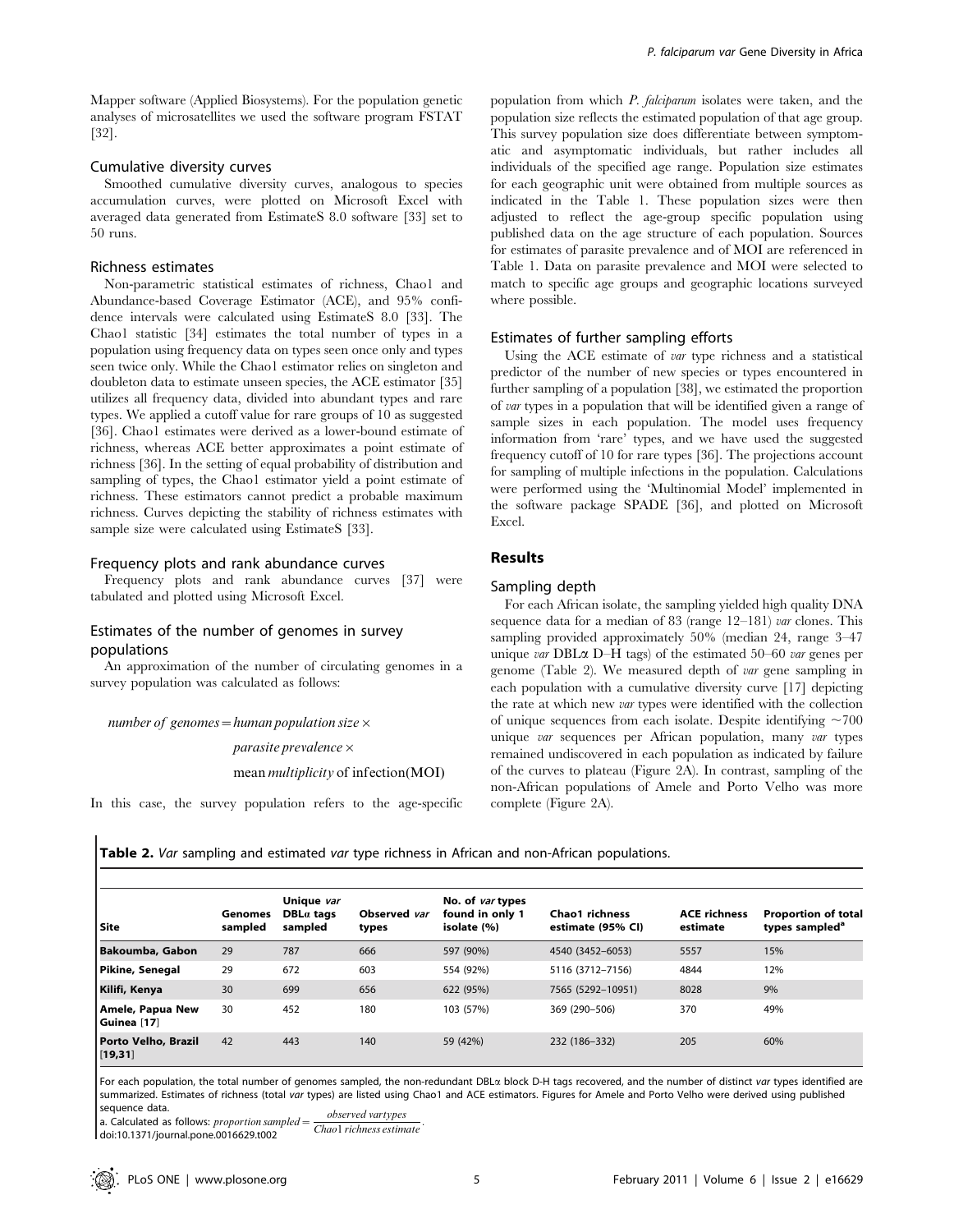

Figure 2. Diversity and sharing of var types among African and non-African populations. A) Cumulative diversity curves for each of the five populations. These averaged curves plot the cumulative number of var types observed with successive sampling of var sequences. A wellsampled population will show a curve that levels off and approaches an asymptote, that would approximate the total number of types in the population. The curves from the three African populations (Bakoumba, Pikine, Kilifi) did not show evidence of leveling off, in contrast to the curves from Amele, Papua New Guinea [17] or Porto Velho, Brazil [19]. Sampling of the African populations has not yet begun to approach the limits of diversity. B) Sharing of var types among the three African population samples. Between 26 and 41 var types were shared among any two population samples; only 10 var types were found in all three populations. C) The majority of var types in each continent were not found in the other continents. Only 5 var types were found in all three continents. Samples from Bakoumba, Pikine, and Kilifi represent Africa, samples from Amele represent Asia-Pacific, and samples from Porto Velho represent the Americas. doi:10.1371/journal.pone.0016629.g002

## Proportion of genomes surveyed

To determine the proportion of P. falciparum genomes surveyed in each population, we used parameter estimates from the literature to calculate the number of circulating P. falciparum genomes in each age-specific population:

## circulating genomes = age specific human population size  $\times$

#### parasite prevalence  $\times$  mean MOI

While population size and parasite prevalence varied greatly among populations, overall we sampled a minority of the circulating P. falciparum genomes in each population (Table 1). We estimated that in Bakoumba we sampled 29 of 877 circulating genomes (3.3%); in Pikine, 29 of 32487 genomes (0.09%); and in Kilifi, 30 of 47070 genomes (0.06%). Correspondingly, in Amele [17], 30 of an estimated 1446 parasite genomes (2.0%) were sampled, and in Porto Velho [19], 42 of an estimated 3136 genomes (1.3%) were sampled (Table 1).

# Estimates of var richness

Due to this shallow sampling, we applied statistical estimators designed for incompletely sampled data sets to estimate var richness (the total number of var types in the population). Var gene diversity was found to be high in all three African parasite populations using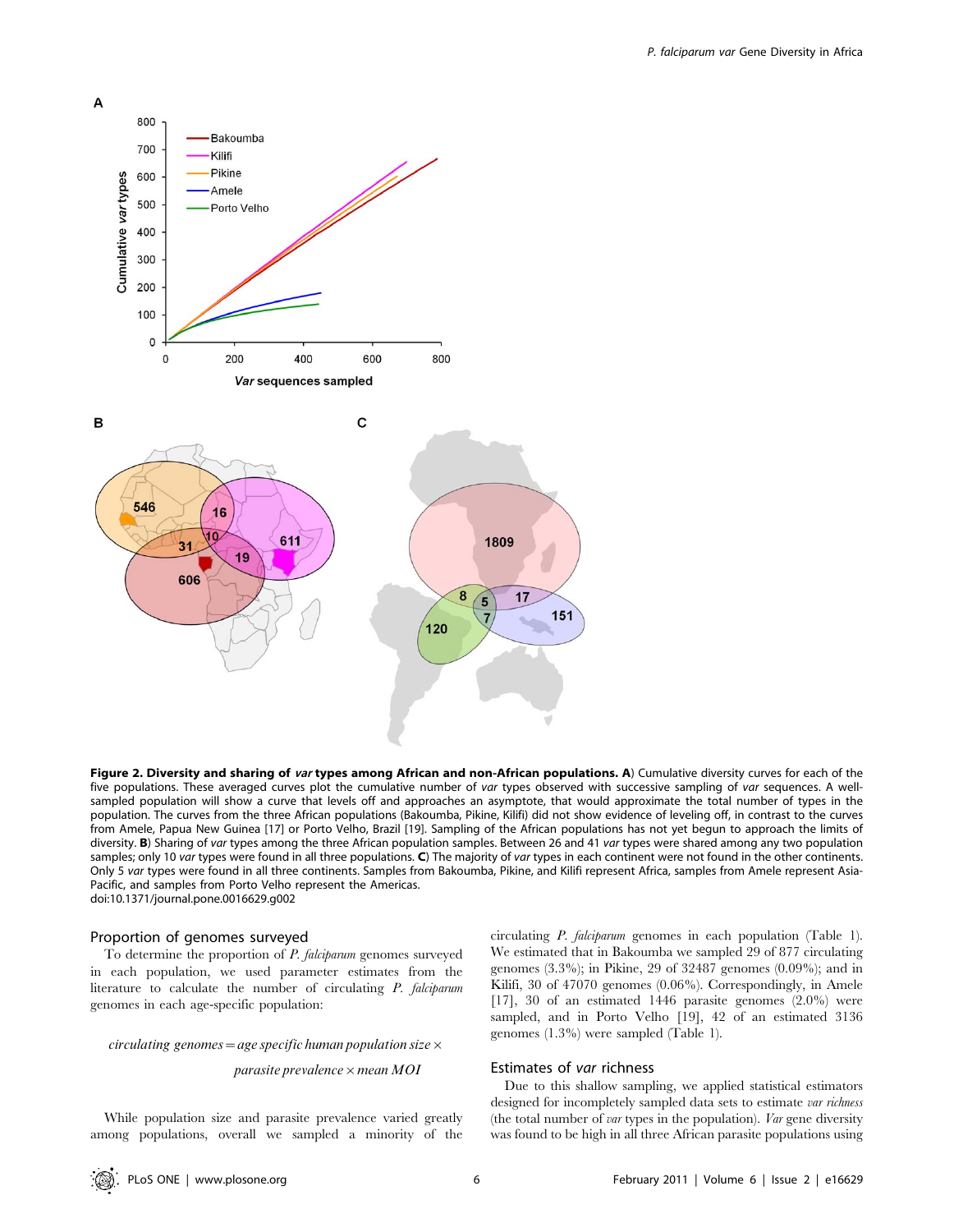the Chao1 non-parametric statistical estimator, suitable for data sets with numerous rare types [34]. The richness estimates considered the age and clinical symptoms of each human population. We estimated 4540 var types in the Bakoumba population, 5116 types in Pikine, and 7565 types in Kilifi. In contrast, a log-order fewer var types were projected in the non-African populations: 369 in Amele (Papua New Guinea) and 232 in Porto Velho (Brazil). Projections using another non-parametric estimator (Abundance Coverage Estimator) yielded similar results (Table 2).

Both Bakoumba and Amele represent surveys of asymptomatic children in small  $(<10$  km diameter), high transmission villages. A comparison of data from these two sites revealed considerably greater local var diversity specific to Africa. In Amele nearly half of the  $\sim$ 400 projected var types were identified after sampling 30 genomes, whereas a similar sampling effort in Bakoumba yielded only 15% of the  $\sim$ 4500 projected var types (Table 2). It follows that nearly a log-order more genomes must be sampled in Bakoumba compared to Amele to fully catalogue local var diversity (Figure S1). The references cited in Figure S1 and in other Supporting Information figures and tables are listed in Text S1.

# Geographic differentiation of var types and microsatellite markers

Minimal sharing of var types was observed among the three African populations (Figure 2B) suggesting spatial diversity. Of the 1839 African var types sampled, 66 (3.6%) were shared between any two sites and only 10 (0.5%) were found in all three sites. Genotyping of microsatellite repeat markers [29] in these samples demonstrated evidence of geographic differentiation at the genome-wide level between West Africa and East/Central Africa. Each parasite isolate had a unique microsatellite haplotype, but there was overlap among haplotypes (ie: matching alleles at one or more loci). The microsatellite diversity statistics are shown in Table S3. Analysis of the 3 African populations revealed no significant differentiation among the Kilifi and Bakoumba populations as measured by Wrights  $F_{ST}$  ( $F_{ST} = 0.019$ ) (Table S4). However, Pikine and Kilifi populations were significantly

differentiated  $(F_{ST} = 0.039; P \le 0.01)$  and Pikine and Bakoumba showed low levels of differentiation  $(F_{ST} = 0.019)$  which did not reach statistical significance. When grouped together, Kilifi and Bakoumba populations remained significantly differentiated from Pikine ( $F_{ST} = 0.033$ ;  $P \le 0.01$ ). While these data together suggest geographic differentiation of var genes within Africa, we have interpreted this observation with care as the paucity of shared var types may simply reflect shallow sampling in any site (Figure S2). Comparisons across continents revealed few shared var types between African sites and the well-sampled Amele or Porto Velho sites (Figure 2C) demonstrating larger scale geographic variation in var genes. Two of the shared var types have high sequence homology with the previously described unusual semi-conserved var gene var1CSA found in most parasite isolates [13] (Table S5).

## Var gene population structure

The population structure of var genes in Africa, as defined by organization of var gene repertoires within and among isolates, differed greatly from that observed in PNG or Brazil (Figures 3 and 4). Within a local African population, the majority of var types were rare, i.e. identified in only one of the 29–30 isolates sampled. In contrast, there were fewer rare types and considerable overlap in var repertoires in local Amele and Porto Velho parasite populations. It is noteworthy that the three African populations showed similar patterns of abundance (predominantly rare types) (Figure S3) despite marked differences in transmission and epidemiology.

#### Comparison of var diversity with malariometric indices

Var diversity data was compared with standard malariometric indices such as prevalence of a positive blood smear and entomological inoculation rate (EIR), i.e. the number of bites by infectious mosquitoes received per person per year (Figure 5). We observed high var type richness throughout a range of parasite prevalence and transmission intensities in the African populations. Across continents, despite similar transmission levels and parasite prevalence in Amele and Bakoumba, large differences in var type richness were seen. Conversely, despite large differences in



Figure 3. Frequency distribution of var types in the five population samples. Bakoumba, Kilifi, Pikine, Amele, and Porto Velho. In parenthesis next to each population is the number of isolates (n) sampled from the population. On the horizontal axis is the frequency class (in number of isolates) for each var type. The vertical axis depicts the number of var types found in each frequency class. For example, in the Kilifi dataset 622 var types were found in one isolate; 28 var types were each found in two isolates, etc. In the African populations, the overwhelming majority of var types were found in only one isolate. Differences in frequency distribution of var sequences were statistically significant by  $\chi^2$  analysis (p<0.0001) (Table S6).

doi:10.1371/journal.pone.0016629.g003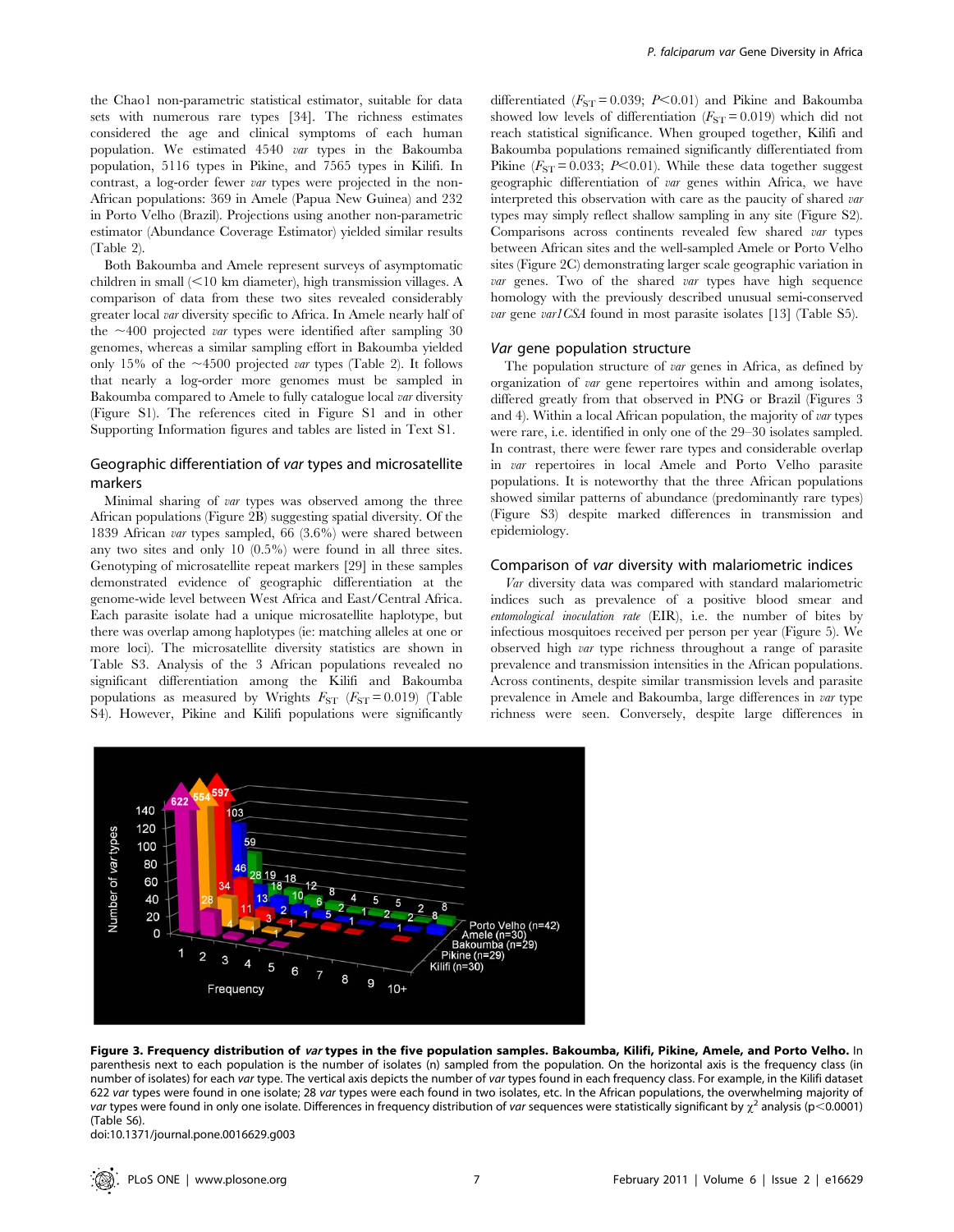

Figure 4. Organization of var genes in Africa (Bakoumba, Kilifi, Pikine), PNG (Amele) and Brazil (Porto Velho). Within each labeled population, columns represent individual parasite isolates, and the black boxes represent var genes found in that isolate. Black boxes at the top of Figure 4 represent rare var types (found only in one isolate). Black boxes in the lower portion of Figure 4 depict var types that were found in more than one isolate within a population. For var types found in more than one isolate, each row represents a distinct type within the population. The key at the bottom-left of Figure 4 depicts frequency (in number of isolates) with which a particular var type was found in the population sample. Var types found more frequently were placed towards the bottom of the figure. White space represents an unknown number of var types that were not sequenced. Note that the amount of whitespace is not associated with numbers of genes missing, but was necessary to demonstrate sharing among repertoires. There was greater sharing of var types among isolates in the non-African populations compared to the African populations. Among the African populations, there appears to be more var type sharing in the Bakoumba population. doi:10.1371/journal.pone.0016629.g004

transmission and parasite prevalence, Amele and Porto Velho displayed similar var richness that was an order of magnitude lower than in the African populations. Strikingly, no correlation existed between var richness and prevalence, or var richness and EIR among the sites. The finding of high var type richness in low prevalence/low transmission settings such as Pikine demonstrates that var genetics can quantitatively discern complexity in the parasite reservoir.

## Discussion

The goal of any malaria elimination campaign is to reduce the reservoir of malaria infection in humans to zero locally. Success towards elimination would be monitored by measuring reductions in malaria transmission intensity using both EIR [7] and antigenspecific serological methods [39]. Reductions in the size of the reservoir of infection in humans would be monitored by blood smear positivity [7]. This measure is well known to be insensitive to changes in transmission intensity when parasite prevalence or rates reach 1 to 5% [7]. It also does not identify the extent of diversity of the reservoir nor the existence of multiple genomes per host. Similarly, more sensitive species-specific diagnostic methods currently in development will not capture this information. Current efforts in malaria genomics have neglected to analyze the reservoir of infection.

Here we present the first study to explore the reservoir of infection in local parasite populations, through the lens of the diversity of the major surface antigen of the blood stage of P. falciparum. We have focused on the var genes as a measure of

parasite fitness due to their role in both establishing chronic P. falciparum infections and promoting transmission to the mosquito. Our choice of this antigen fits the well-established microbiological paradigm that global surveillance of any antigenically diverse pathogen (e.g Influenza A, HIV-1) focuses on documenting diversity of the major surface antigen involved in immune evasion.

A detailed analysis of var genetics within local African sites compared to previously published data from local sites in PNG and Brazil was completed. Analysis of 2158 unique var sequences from 88 African isolates did not reveal the limit to var richness. We estimate var richness in each local African population to be five to seven thousand types. These are likely to be underestimates for several reasons including limited sampling (Figure S4); Chao1 estimates representing a lower bound of richness [34]; greater diversity when entire *var* genes are analyzed; and observed fine spatial heterogeneity such as that seen in plant communities [40] resulting in non-representative sampling. The richness may be even higher within the general population of each site if the var types seen within an age-restricted subset differ from those in the population at large. Data presented in Figure 5 show that the depth of diversity affords greater sensitivity to define the reservoir of infection and measure incremental reductions in the size of the reservoir with control, particularly in the African sites, compared to parasite prevalence. Clearly, this extensive variation presents an opportunity for parasite surveillance, although a major challenge to vaccine design.

The genomic var diversity data presented complement those previously reported as our study has focused on local parasite populations. We showed in the past that high worldwide var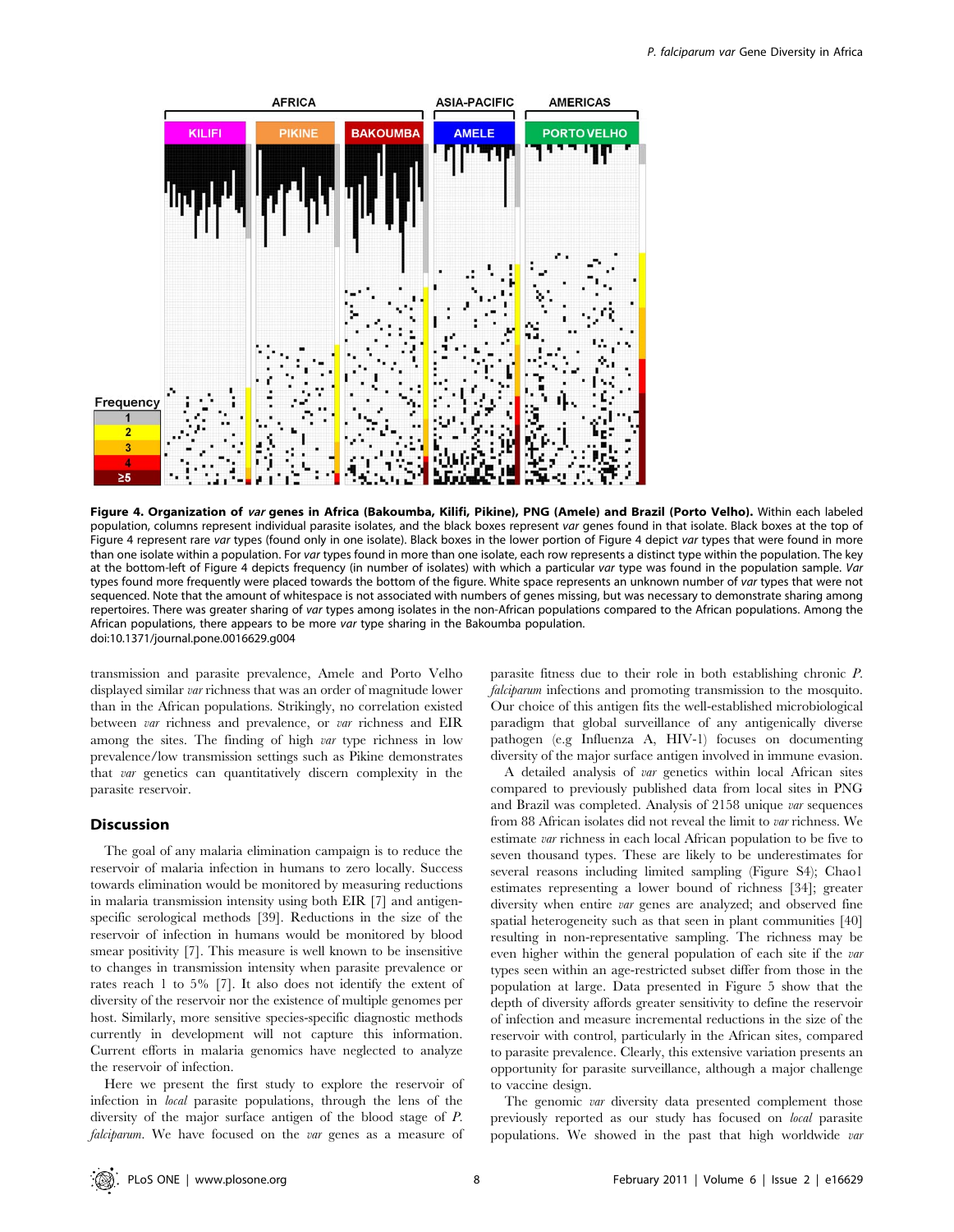

Figure 5. Relationship between var richness estimates and malariometric indices. For each population sampled, var richness estimated using the Chao1 equation is plotted against A) parasite prevalence and B) transmission as represented by entomological inoculation rate (EIR). We have used published parasite prevalence and EIR figures which are listed in Table 1. Where EIR has been reported as a range, we have plotted the midpoint of the range. The bars above and below each point represent the 95% confidence interval of the Chao1 estimate. Despite differences in transmission intensity and parasite prevalence, the local African populations all exhibited high estimates of var richness, roughly a log-order greater than the non-African populations. doi:10.1371/journal.pone.0016629.g005

diversity existed by comparing Amele (a local PNG population) with a global dataset [17]. Herein we describe high *var* diversity in local African populations, greatly exceeding that in local PNG or South American populations by at least an order of magnitude. Supporting our observations, others have described extensive local African var diversity in studies of severe malaria, although these studies mostly analyzed transcribed var genes rather than genomic var genes that constitute the reservoir (e.g. [41,42]). The extent of var diversity in local African parasite populations compared to PNG and South America is consistent to that seen for genomewide SNPs, microsatellites and mitochondrial genome diversity data, albeit with greater diversity in the var system [8,43,44]. This is best explained by the long population history and documented high recombination rates of *P. falciparum* in Africa [44].

The observed spatial diversity in var types warrants follow up as such geographic variation could be extremely important in the maintenance of diversity, as is the case for plant species [40]. How var gene variation exists in space and time needs to be elucidated by appropriate sampling and next-generation sequencing. In addition, the observed small scale spatial diversity of var genes suggests that *var* genetics could greatly inform current malaria mapping approaches [45] as well as predict complex malaria population dynamics due to the import of var types to areas where there is no widespread pre-existing immunity in the population.

Presently, limited var gene data are available from the P. falciparum genome sequencing projects, and planned 3X coverage for the majority of genomes is insufficient for assembly of the recombinogenic telomeric regions where most var genes reside [46]. Despite next-generation sequencing methods, var genes have largely been ignored due to these assembly issues. This seems extraordinary given their importance for parasite survival. Our African data suggest that we would need to sequence the var genes of hundreds of genomes to observe the full extent of var DBLa diversity in one local population (Figure S1). These data also establish the scale of the next generation sequencing effort and the requirement for high density spatial sampling in a few endemic areas.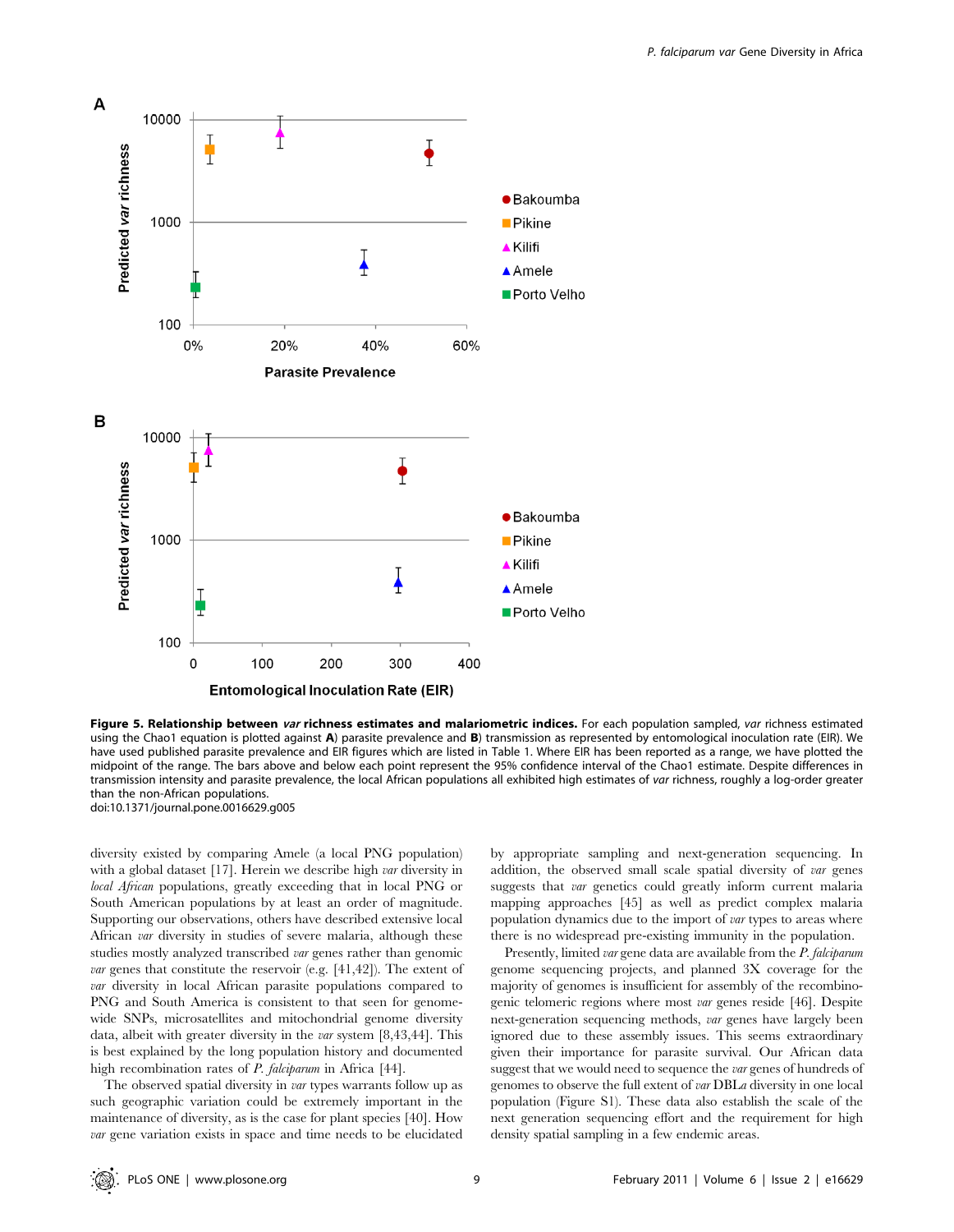Figure 3 and 4 present the first comparative analysis of the population structure of the var multigene family in multiple local populations. Despite different epidemiologies in the African populations, var type frequency distributions (Figure 3) and levels of repertoire overlap (Figure 4) appeared essentially the same but significantly different from local PNG and South American populations. Indeed, negligible var repertoire overlap was seen within any of three local African settings indicating that reinfected individuals would be more likely to encounter parasites with repertoires of var types to which they lack immunity. We propose that this lack of var repertoire overlap in parasite genomes within each African site favors superinfection and persistence in a semi-immune host. This observation can explain why semi-immune African children harbor multiple parasite genomes (peak mean MOI of 5 in children 3–7 years old) and the number of genomes reduces as children become more immune [5].

Immense var gene diversity and the observed lack of repertoire overlap in Africa pose a great challenge to malaria control and elimination in that immunity to infection only develops after many exposures which may be due to the numerous (antigenically distinct) var types in each population. Furthermore, the extent of overlap among the var repertoires will determine cross-immunity in the host population to distinct parasite genomes. Consequently, levels of cross-immunity would be higher in PNG and South American sites compared to African sites. Finally, the low repertoire overlap in Africa demonstrates the enormous potential for outcrossing in these parasite populations [47,48] to quickly generate further genomic diversity of var repertoires unless elimination strategies are implemented and sustained.

We observed high var diversity in both low and high prevalence sites in Africa. This striking lack of correlation between prevalence and var diversity shows that var typing provides a complementary measure of the reservoir of infection to parasite prevalence. We propose that this molecular epidemiological surveillance system will prove particularly useful in monitoring incremental changes in the population structure and size of the reservoir of infection at low parasite prevalence in the new era of malaria eradication.

Thus, we conclude that var population genomics provides new insights into the epidemiology of P. falciparum in Africa where malaria has never been conquered. In particular, we have been able to describe the nature and extensive size of the reservoir of infection in local African sites as well as discover a unique var population structure that can facilitate superinfection with minimal overlap among var repertoires.

## Supporting Information

Figure S1 The yield of further var sampling efforts. The predicted proportion of total types observed was plotted as a function of sample size, using a non-parametric estimator [1] modeled on data from Bakoumba, Gabon and Amele, Papua New Guinea. Applying our present framework for sampling, we would need to sample 320 isolates to achieve 80% coverage of var types in the surveyed age group in Bakoumba, Gabon. In contrast, in Amele, PNG a sample of 40 isolates would suffice to achieve similar coverage. It is clear that to achieve similar coverage of var types in Africa and PNG requires vastly greater sampling effort in African populations. These projections were based on sampling of all parasitemic individuals, and not limited only to those with single clone infections. Application of next generation sequencing technologies may result in a higher yield of var sequences per isolate, and decrease the total number of isolates needed; however sampling in Africa would still require much greater number of isolates as compared to PNG.

(TIF)

Figure S2 Potential effect of sampling depth on appearance of differentiation. Hypothetical sampling of three identical populations, each containing the same highly diverse set of 1000 distinct var types. A) A random sample of 10% (100 types) is taken from each of the three populations. B) Assuming equal probability of sampling each *var* type, the resulting 10% samples from each population would demonstrate few var types shared between populations, even though the composition of each population is identical. C) A random sample of 80% (800 types) is taken from each of the three populations. D) If 80% of each population is sampled, the samples would display greater sharing of var types and would more closely resemble the true relationship among the populations (D). This exercise depicts one scenario where shallow sampling of populations may give the appearance of differentiation. Outcomes will vary with differences in total diversity, distribution of diversity, and sharing in the populations compared. (TIF)

Figure S3 Var rank abundance of African and non-African populations. For each population, the relative abundance of each var type was plotted against the abundance rank of that var type. Relative abundance refers to the proportion of the total var sequences in the population sample. The slope of the curve reflects the evenness of the relative abundances of the var types sampled. A steep curve, as seen in Amele, denotes a more heterogeneous distribution of types.

(TIF)

Figure S4 Stability of richness estimators with sample size. In this figure, averaged Chao1 and ACE richness estimates were plotted against the number of var genes sampled for each population. Estimates of richness for the African populations (Kilifi, Pikine, Bakoumba) were a log-order of magnitude greater than those of the S. American (Porto Velho) or PNG (Amele) populations. Richness estimates demonstrated stable increases (slope of curve) with greater sampling [2]. (TIF)

Table S1 List of accession numbers for Amele sequences used in the analysis. GenBank Accession numbers for the  $460$  Amele DBL $\alpha$  sequences used in this analysis [3]. (DOC)

Table S2 List of Porto Velho isolates used in the analysis. DBL $\alpha$  sequences from 42 Porto Velho isolates [4,5] used in this analysis. Sequence data was downloaded from the supplementary online file Supplemental Table 4 (applic6.txt) in reference [4]. (DOC)

Table S3 Allelic diversity of African local populations based on analysis of 12 microsatellite loci. Kilifi was the most diverse parasite population, followed by Bakoumba and Pikine.  $n =$  number of samples,  $SE =$  standard error. (DOC)

Table S4 Geographic differentiation of African local populations based on analysis of 12 microsatellite loci. Wrights FST values for population comparisons by microsatellite alleles calculated using FSTAT [6]. (DOC)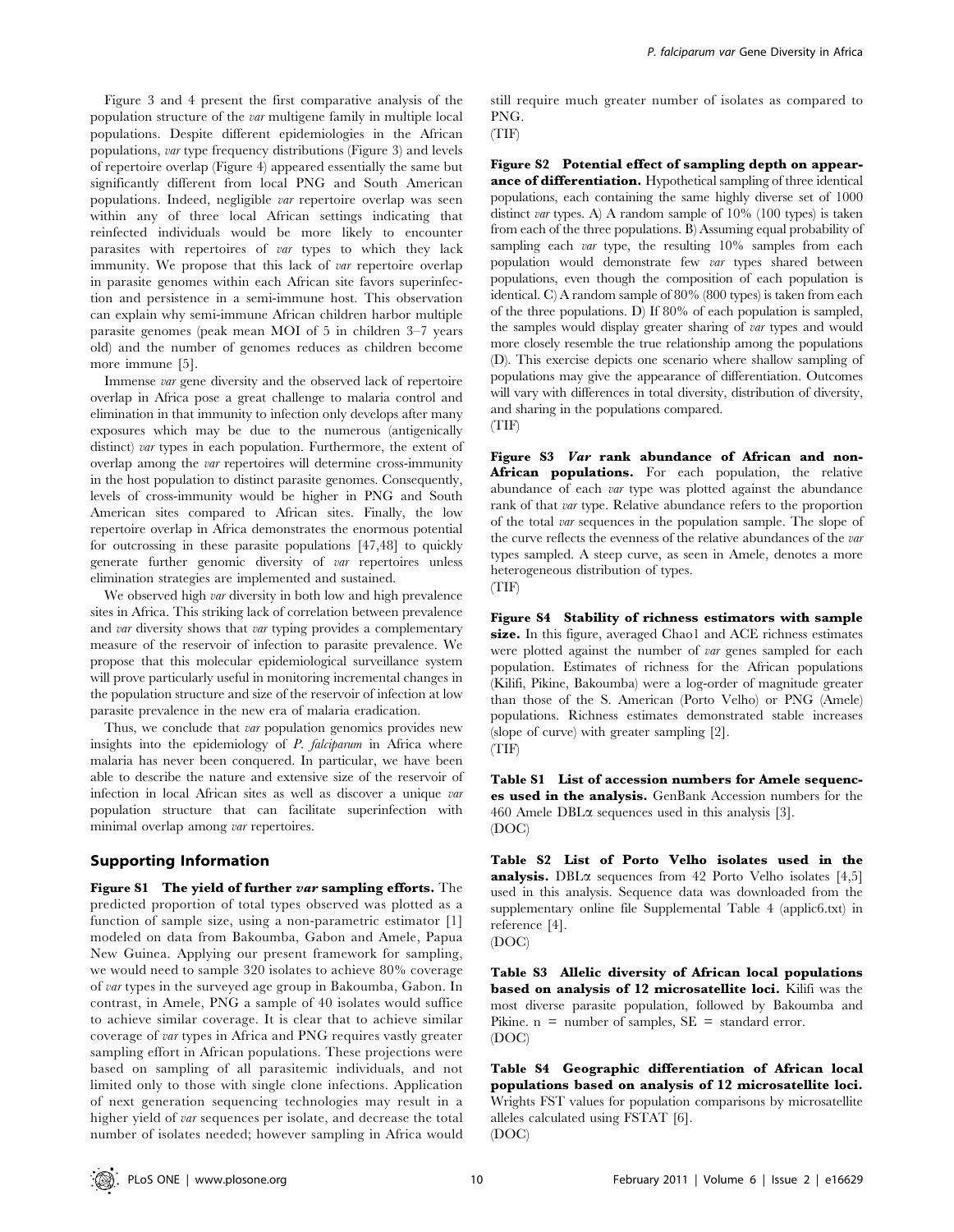Table S5 African var types shared across populations. From the datasets analyzed, this table lists the African var types also found in Amele and/or Porto Velho, as well as var types found in all three African populations. Under 'Accession Number,' a representative African sequence is listed. The table indicates the populations in which each type was found. Two shared var types, DQ135232 and DQ135587, demonstrated high homology to var1CSA, an unusual semi-conserved var gene [7]. No common sequences matched the conserved var gene var2csa, however the primers were not designed to amplify this unique gene. (DOC)

Table S6 Chi-square test on the distribution var sequence frequencies among the five populations. Differences in frequency distribution among the five populations are statistically significant by  $\chi$ 2 analysis ( $\chi$ 2 = 1152;  $p$ <0.0001). (DOC)

#### References

- 1. Macdonald G (1956) Epidemiological basis of malaria control. Bulletin of the World Health Organization 15: 613–626.
- 2. Macdonald G, Goeckel GW (1964) The Malaria Parasite Rate and Interruption of Transmission. Bull World Health Organ 31: 365–377.
- 3. Bruce MC, Donnelly CA, Alpers MP, Galinski MR, Barnwell JW, et al. (2000) Cross-Species Interactions Between Malaria Parasites in Humans. Science 287: 845–848.
- 4. Nassir E, Abdel-Muhsin A-MA, Suliaman S, Kenyon F, Kheir A, et al. (2005) Impact of genetic complexity on longevity and gametocytogenesis of Plasmodium falciparum during the dry and transmission-free season of eastern Sudan. International Journal for Parasitology 35: 49–55.
- 5. Smith T, Felger I, Fraser-Hurt N, Beck HP (1999) 10. Effect of insecticidetreated bed nets on the dynamics of multiple Plasmodium falciparum infections. Transactions of the Royal Society of Tropical Medicine and Hygiene 93: 53–57.
- 6. Bruce MC, Donnelly CA, Packer M, Lagog M, Gibson N, et al. (2000) Age- and species-specific duration of infection in asymptomatic malaria infections in Papua New Guinea. Parasitology 121: 247–256.
- 7. Hay SI, Smith DL, Snow RW (2008) Measuring malaria endemicity from intense to interrupted transmission. The Lancet Infectious Diseases 8: 369–378.
- 8. Anderson TJC, Haubold B, Williams JT, Estrada-Franco JG, Richardson L, et al. (2000) Microsatellite Markers Reveal a Spectrum of Population Structures in the Malaria Parasite Plasmodium falciparum. Mol Biol Evol 17: 1467–1482.
- 9. Daniels R, Volkman SK, Milner DA, Mahesh N, Neafsey DE, et al. (2008) A general SNP-based molecular barcode for Plasmodium falciparum identification and tracking. Malar J 7: 223.
- 10. Guerin PJ, Bates SJ, Sibley CH (2009) Global resistance surveillance: ensuring antimalarial efficacy in the future. Current Opinion in Infectious Diseases 22: 593–600.
- 11. Barry AE, Schultz L, Buckee CO, Reeder JC (2009) Contrasting Population Structures of the Genes Encoding Ten Leading Vaccine-Candidate Antigens of the Human Malaria Parasite, Plasmodium falciparum. PLoS ONE 4: e8497.
- 12. Takala SL, Coulibaly D, Thera MA, Batchelor AH, Cummings MP, et al. (2009) Extreme Polymorphism in a Vaccine Antigen and Risk of Clinical Malaria: Implications for Vaccine Development. Science Translational Medicine 1: 2ra5.
- 13. Kyes SA, Kraemer SM, Smith JD (2007) Antigenic Variation in Plasmodium falciparum: Gene Organization and Regulation of the var Multigene Family. Eukaryotic Cell 6: 1511–1520.
- 14. Miller LH, Baruch DI, Marsh K, Doumbo OK (2002) The pathogenic basis of malaria. Nature 415: 673.
- 15. Hayward RE, Tiwari B, Piper KP, Baruch DI, Day KP (1999) Virulence and transmission success of the malarial parasite Plasmodium falciparum. Proc Natl Acad Sci U S A 96: 4563–4568.
- 16. Staalsoe T, Hamad AA, Hviid L, Elhassan IM, Arnot DE, et al. (2002) In vivo switching between variant surface antigens in human Plasmodium falciparum infection. J Infect Dis 186: 719–722.
- 17. Barry AE, Leliwa-Sytek A, Tavul L, Imrie H, Migot-Nabias F, et al. (2007) Population Genomics of the Immune Evasion (var) Genes of Plasmodium falciparum. PLoS Pathog 3: e34.
- 18. Fowler EV, Peters JM, Gatton ML, Chen N, Cheng Q (2002) Genetic diversity of the DBLalpha region in Plasmodium falciparum var genes among Asia-Pacific isolates. Mol Biochem Parasitol 120: 117–126.
- 19. Albrecht L, Castiñeiras C, Carvalho BO, Ladeia-Andrade S, Santos da Silva N, et al. (2010) The South American Plasmodium falciparum var gene repertoire is limited, highly shared and possibly lacks several antigenic types. Gene 453: 37–44.
- 20. Ntoumi F, Ekala M-T, Makuwa M, Lekoulou F, Mercereau-Puijalon O, et al. (2002) Sickle cell trait carriage: imbalanced distribution of IgG subclass

#### Text S1 Supporting references. (DOC)

## Acknowledgments

The authors wish to thank Dyann Wirth for providing malaria samples. We would like to thank the volunteers and communities involved in the study; Brett Lowe for logistical support; Mercedes Pascual for advice on the rank abundance curve; and Martine Zilversmit for critical evaluation of the manuscript.

#### Author Contributions

Conceived and designed the experiments: DSC AEB KPD. Performed the experiments: DSC AEB AL-S T-AS. Analyzed the data: DSC AEB T-AS IP SMB KPD. Contributed reagents/materials/analysis tools: FM-N PD MMK KM JPD DN OS SM KPD. Wrote the paper: DSC AEB KPD.

antibodies reactive to Plasmodium falciparum family-specific MSP2 peptides in serum samples from Gabonese children. Immunology Letters 84: 9–16.

- 21. Aubouy A, Migot-Nabias F, Deloron P (2003) Polymorphism in two merozoite surface proteins of Plasmodium falciparum isolates from Gabon. Malaria Journal 2: 12.
- 22. Elissa N, Migot-Nabias F, Luty A, Renaut A, Toure F, et al. (2003) Relationship between entomological inoculation rate, Plasmodium falciparum prevalence rate, and incidence of malaria attack in rural Gabon. Acta Tropica 85: 355–361.
- 23. Cabrera G, Cot M, Migot-Nabias F, Kremsner PG, Deloron P, et al. (2005) The sickle cell trait is associated with enhanced immunoglobulin G antibody responses to Plasmodium falciparum variant surface antigens. J Infect Dis 191: 1631–1638.
- 24. Trape JF, Lefebvre-Zante E, Legros F, Ndiaye G, Bouganali H, et al. (1992) Vector density gradients and the epidemiology of urban malaria in Dakar, Senegal. Am J Trop Med Hyg 47: 181-189.
- 25. Ndiaye D, Daily JP, Sarr O, Ndir O, Gaye O, et al. (2005) Mutations in Plasmodium falciparum dihydrofolate reductase and dihydropteroate synthase genes in Senegal. Tropical Medicine & International Health 10: 1176–1179.
- 26. Mwangi TW, Ross A, Snow RW, Marsh K (2005) Case definitions of clinical malaria under different transmission conditions in Kilifi District, Kenya. J Infect Dis 191: 1932–1939.
- 27. Mbogo CM, Mwangangi JM, Nzovu J, Gu W, Yan G, et al. (2003) Spatial and temporal heterogeneity of Anopheles mosquitoes and Plasmodium falciparum transmission along the Kenyan coast. Am J Trop Med Hyg 68: 734–742.
- 28. Felger I, Tavul L, Beck HP (1993) Plasmodium falciparum: A Rapid Technique For Genotyping The Merozoite Surface Protein-2. Experimental Parasitology 77: 372–375.
- 29. Anderson TJC, Su XZ, Bockarie M, Lagog M, Day KP (1999) Twelve microsatellite markers for characterization of Plasmodium falciparum from fingerprick blood samples. Parasitology 119: 113–125.
- 30. Smith JD, Subramanian G, Gamain B, Baruch DI, Miller LH (2000) Classification of adhesive domains in the Plasmodium falciparum Erythrocyte Membrane Protein 1 family. Molecular and Biochemical Parasitology 110: 293.
- 31. Albrecht L, Merino EF, Hoffmann EHE, Ferreira MU, de Mattos Ferreira RG, et al. (2006) Extense variant gene family repertoire overlap in Western Amazon Plasmodium falciparum isolates. Molecular and Biochemical Parasitology 150: 157–165.
- 32. Goudet J (1995) FSTAT (Version 1.2): A Computer Program to Calculate F-Statistics. J Hered 86: 485–486.
- 33. Colwell RK (2006) EstimateS: Statistical estimation of species richness and shared species from samples. Version 8.0. Available: http://purl.oclc.org/ estimates
- 34. Chao A (1984) Non-parametric estimation of the number of classes in a population. Scandinavian Journal of Statistics 11: 265–270.
- 35. Chao A, Lee S-M (1992) Estimating the Number of Classes via Sample Coverage. Journal of the American Statistical Association 87: 210–217.
- 36. Chao A, Shen T-J (2009) Program SPADE (Species Prediction And Diversity Estimation). Version 2009/Feb. Available: http://chao.stat.nthu.edu.tw.
- 37. Whittaker RH (1965) Dominance and Diversity in Land Plant Communities: Numerical relations of species express the importance of competition in community function and evolution. Science 147: 250–260.
- 38. Shen T-J, Chao A, Lin C-F (2003) Predicting the number of new species in further taxonomic sampling. Ecology 84: 798–804.
- 39. Drakeley CJ, Corran PH, Coleman PG, Tongren JE, McDonald SLR, et al. (2005) Estimating medium- and long-term trends in malaria transmission by using serological markers of malaria exposure. Proceedings of the National Academy of Sciences of the United States of America 102: 5108–5113.